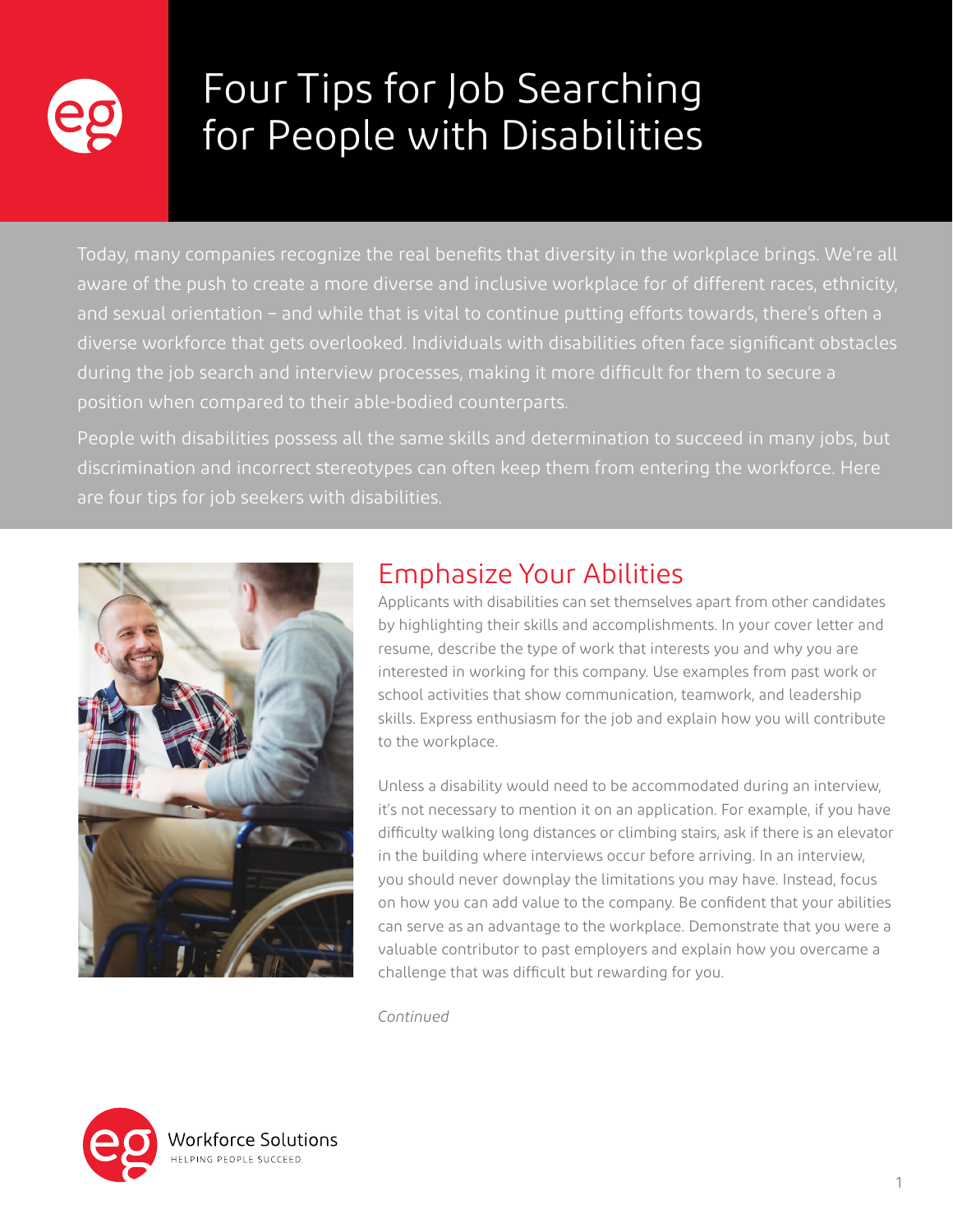

# Four Tips for Job Searching for People with Disabilities





#### Refuse to Answer Inappropriate **Ouestions**

The ADA defines a disability as a "physical or mental impairment that s ubstantially limits a major life activity." This means an interviewer can't ask you about any medical history before making them a job offer. However, there are some appropriate questions that can be asked during an interview you'll want to be aware of and prepared for. For example, you may be asked if you need accommodation during the interview process and whether you can perform the job with reasonable accommodation. You do not have to wait until you're hired to disclose your disability.

Suppose an employer asks about a disability in an interview. In that case, the individual may ask if that is a legal question before answering, and if they are persistent and continue to push for an answer, that may indicate a non-inclusive work environment where you won't be set up for success. It's important to know that if you receive a conditional offer of employment, an employer may ask about your health. This is allowed as long as all candidates are treated equally.

### Discuss Gaps in Work History

The best way to deal with gaps in your work history is by being honest with potential employers. If you have gaps in your work history because of health problems, make the interviewer aware of the situation and current circumstances. It's OK to tell potential employers that you stopped working because of a serious decline in health.

When addressing a gap in employment, it's fine to briefly explain the reason for the gap directly in your cover letter or include an explanation in your interview. However, be sure to highlight your work history. As you apply for positions, be prepared to share your work history and relevant information, such as how much time you're willing to commit to working or any particular health considerations.

*Continued*